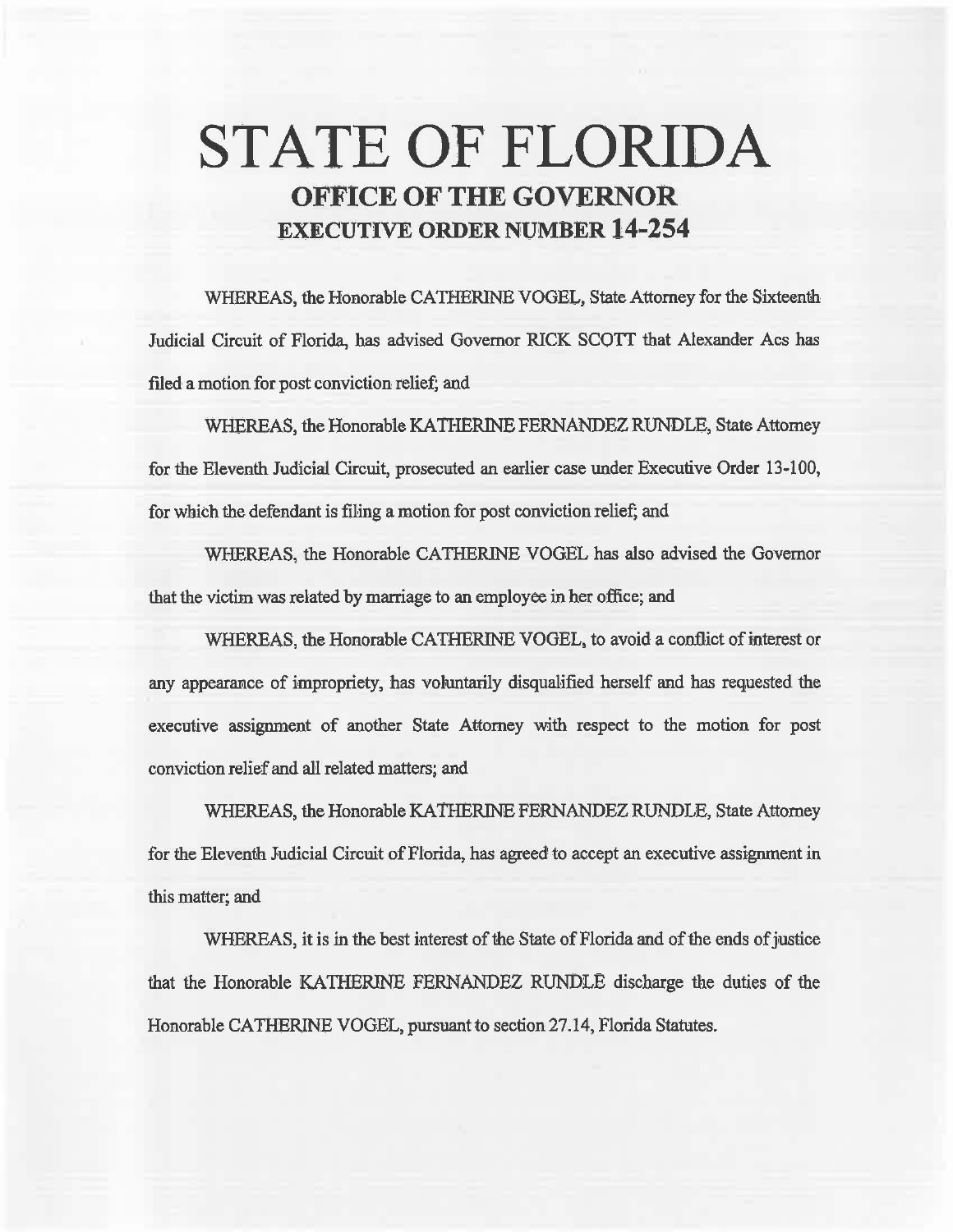NOW, THEREFORE, I, RICK SCOTT, Governor of Florida, in obedience to my solemn constitutional duty to "take care that the laws be faithfully executed," and pursuant to the Constitution and laws of the State of Florida, issue the following Executive Order, effective immediately:

## Section 1.

The Honorable KATHERINE FERNANDEZ RUNDLE, State Attorney for the Eleventh Judicial Circuit of Florida, referred to as the "Assigned State Attorney," is assigned to discharge the duties of the Honorable CATHERINE VOGEL, State Attorney for the Sixteenth Judicial Circuit of Florida, as they relate to the motion for post conviction relief and all matters related to Alexander Acs.

## Section 2.

The Assigned State Attorney or one or more Assistant State Attorneys and Investigators, who have been designated by the Assigned State Attorney, shall proceed immediately to the Sixteenth Judicial Circuit of Florida, and are vested with the authority to perform the duties prescribed herein.

#### Section 3.

AM residents of the Sixteenth Judicial Circuit are requested, and all public officials are directed, to cooperate and render whatever assistance is necessary to the Assigned State Attorney, so that justice may be served.

#### Section 4.

The period of this Executive Assignment shall be for one (1) year, to and including September 12, 2015.